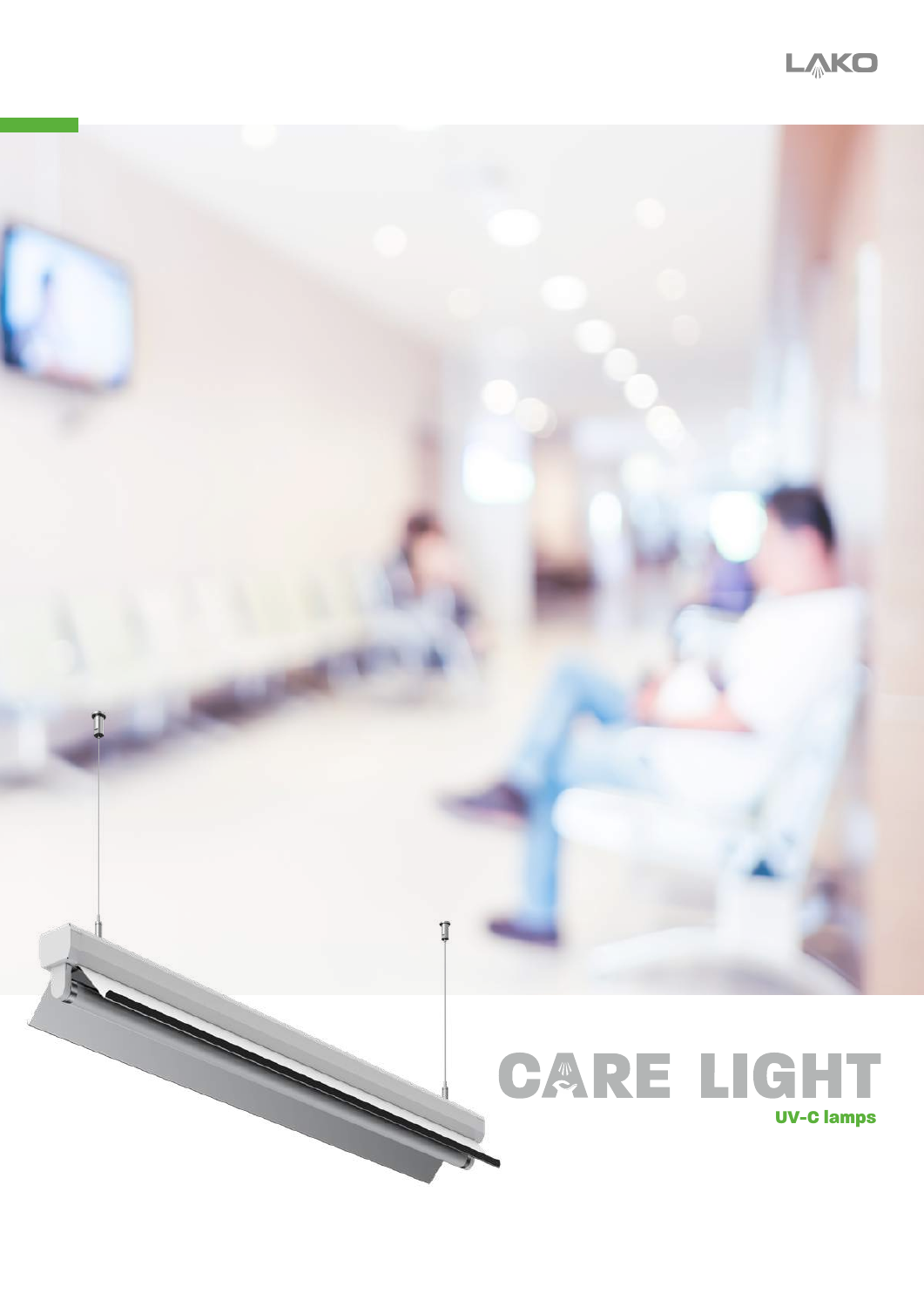### **Take care of your employees' & customers' health and safety!**



# CARE LIGHT

**CARE LIGHT -** luminaire is used for commercial application for bactericidal lamp that emits intensive ultraviolet radiation in the range of UV-C radiation (the lenght of wave: 253,7nm).

UV-C radiation, in the range of wavelenghts from 250-270 nm, purifies water, air and surfaces as well as eliminates the need to use chemical products.

UV-C radiation affects on DNA of microorganisms such as: bacteria, mould, yeast, viruses. replicating. This mechanism is based on the absorption of energy of UV-C radiation by nucleic acids and proteins, which by inducing chemical reactions in the nuclei kills microorganisms.

### Will CARE LIGHT work out in my company?

The use of lamp with UV-C radiation has an influence on our safe functioning in places such as:















 hospitals, operating rooms

surgeries, beauty salons, chemist's

food industry catering and service facilities

public utilities, offices

nurseries, kindergartens, schools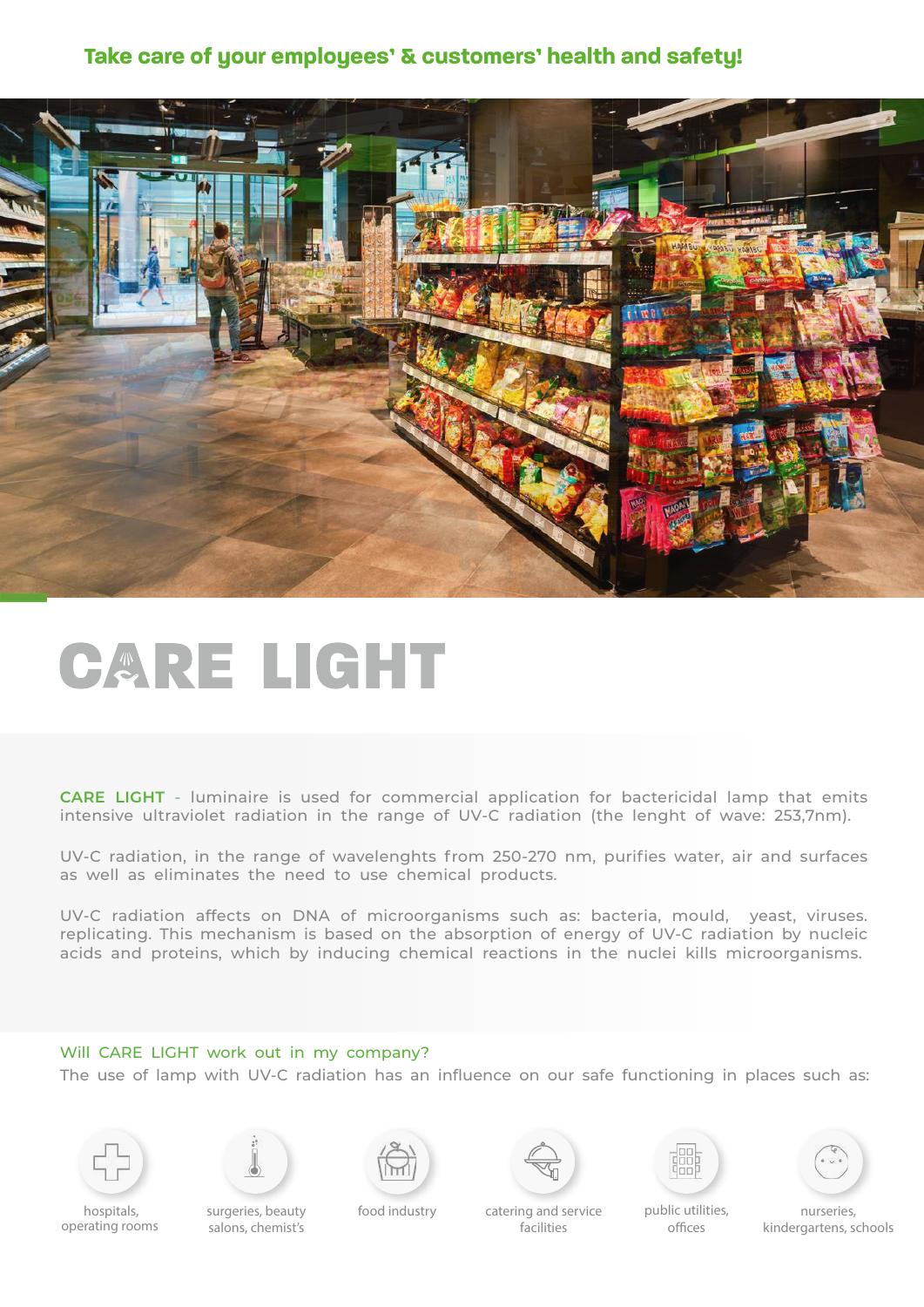

### **UV-C radiation has been one of the most effective methods of disinfection for more than 100 years**

### **Advantages**

- N& it guarantees permanent, high degree of disinfection
- $\mathbb{R}$ the effectiveness of light source confirmed by microbological laboratory tests
	- the luminaire gives the beast beam angle thanks to reflector with special construction
- $\bigcirc$ a long service life- 8000h-9000h
	- universal handle for ceiling and wall version
- $\stackrel{\text{v}}{\longrightarrow}$ a handle giving the possibility to change rake angle

Operation efficiency CARE LIGHT lamp

- **• Lamp 15W to 6 m2**
- **• Lamp 2x15W to 10 m2**
- **• Lamp 30W to 12 m2**
- **• Lamp 2x30W to 18 m2**

\* in a room 2.5 to 3 m high in room conditions

\* It is recommended to leave room immediately after turning it on because UV-C radiation is harmful for people.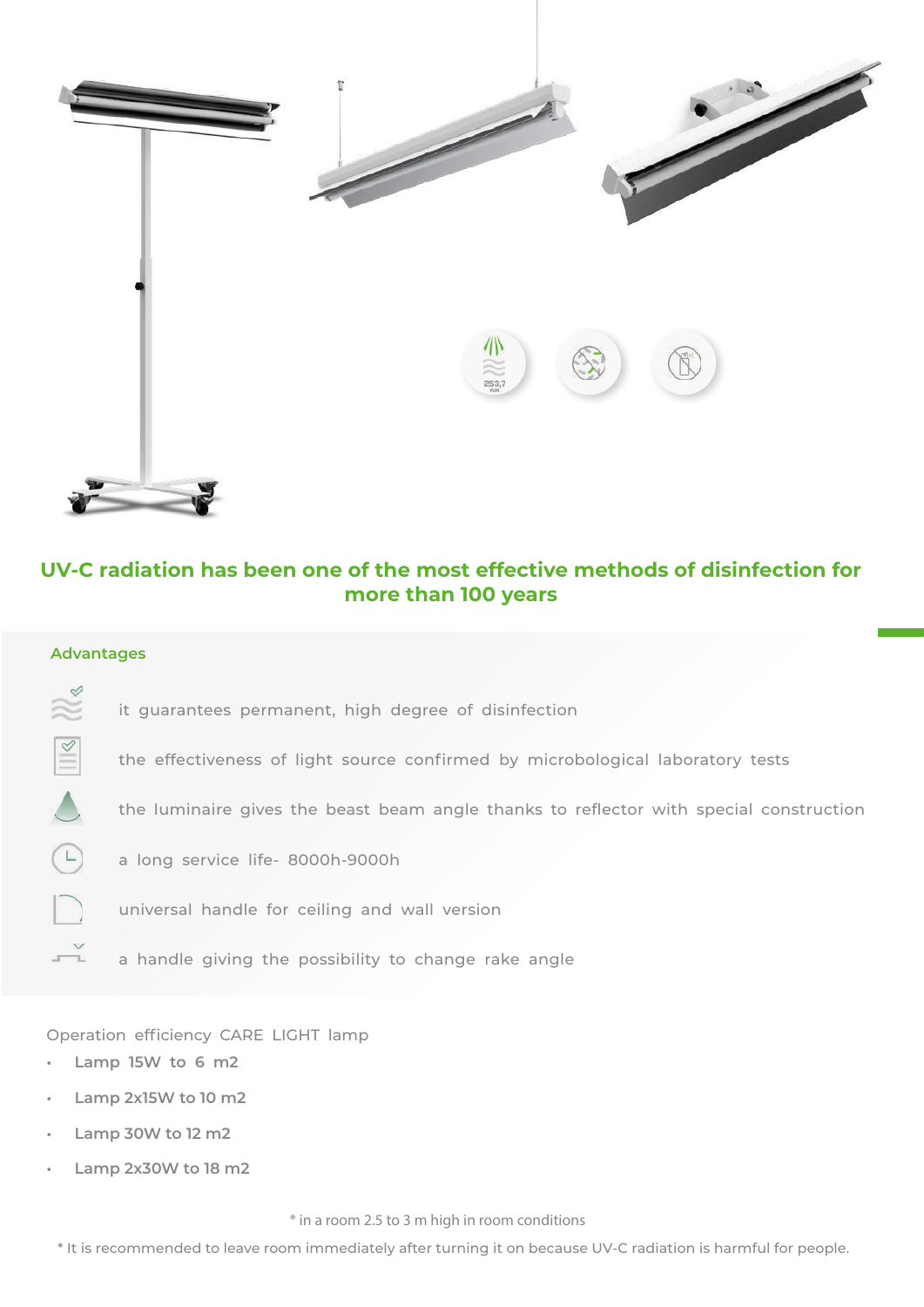#### **CARE LIGHT and technical parameters**



### **CARE LIGHT** suspended/wall-mounted

|  | Care Light | metal housing, powder coated<br>(white colour as standard) |
|--|------------|------------------------------------------------------------|
|  |            | light source: TUV 15W/30W                                  |
|  |            | handles in light sources: G13                              |
|  |            | power: 15W/30W                                             |
|  |            | voltage: 230V                                              |
|  |            | service life: 8000h-9000h                                  |
|  |            | type of mounting: suspended, wall- mounted, tripod         |
|  |            | beam of light: wide, direction of light: down/ permanent   |
|  |            | light distribution: direct, symmetrical                    |
|  |            | source location: vertical                                  |
|  |            | International Protection Rating: IP20                      |
|  |            | certification mark CE                                      |
|  |            | <b>IEC Protection Classes: class I</b>                     |
|  |            | sign F                                                     |

dimensions: (AxBxhxH)15W:472x143x83x196mm (AxBxhxH) 30W: 929x143x83x196mm

## **CARE LIGHT tripod**

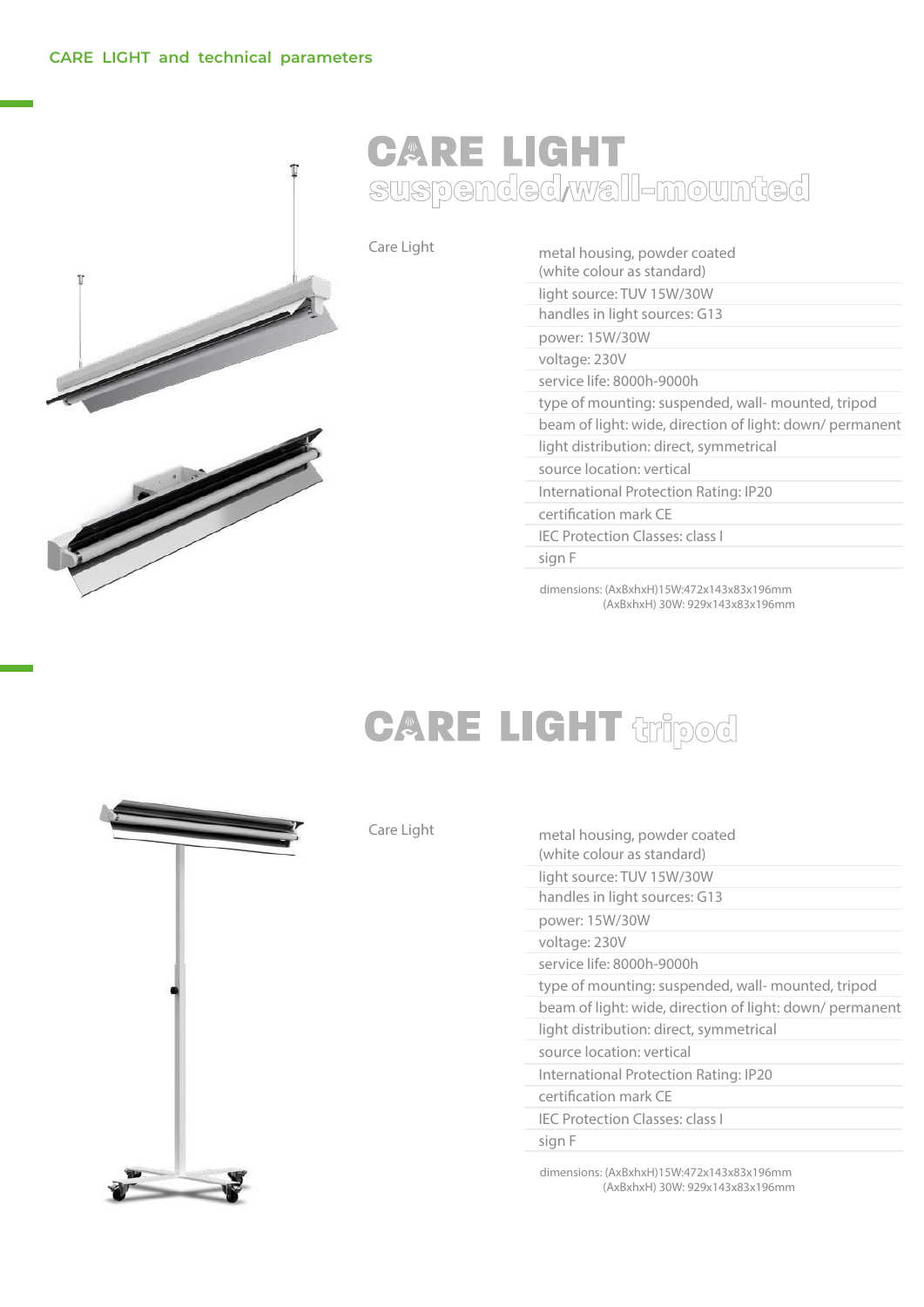

# **CARE FLOW LIGHT**

**CARE FLOW LIGHT - bactericidal flow lamp emits UV-C radiation. Thanks to well- designed luminaire, harmfull UV-C radiation does not get outside.** 

**UV-C radiation with a length of 253,7 nanometers allows users not to use chemicals, it cleans particular area effectively including surfaces, air and water.** 

**UV-C radiation has strong biocidal properties; it irreversibly deactivates bacteria, viruses, molds, fungi and other microbes.** 

### Will CARE LIGHT work out in my company?

The use of lamp with UV-C radiation has an influence on our safe functioning in places such as:















 hospitals, operating rooms

surgeries, beauty salons, chemist's

food industry catering and service facilities

public utilities, offices

nurseries, kindergartens, schools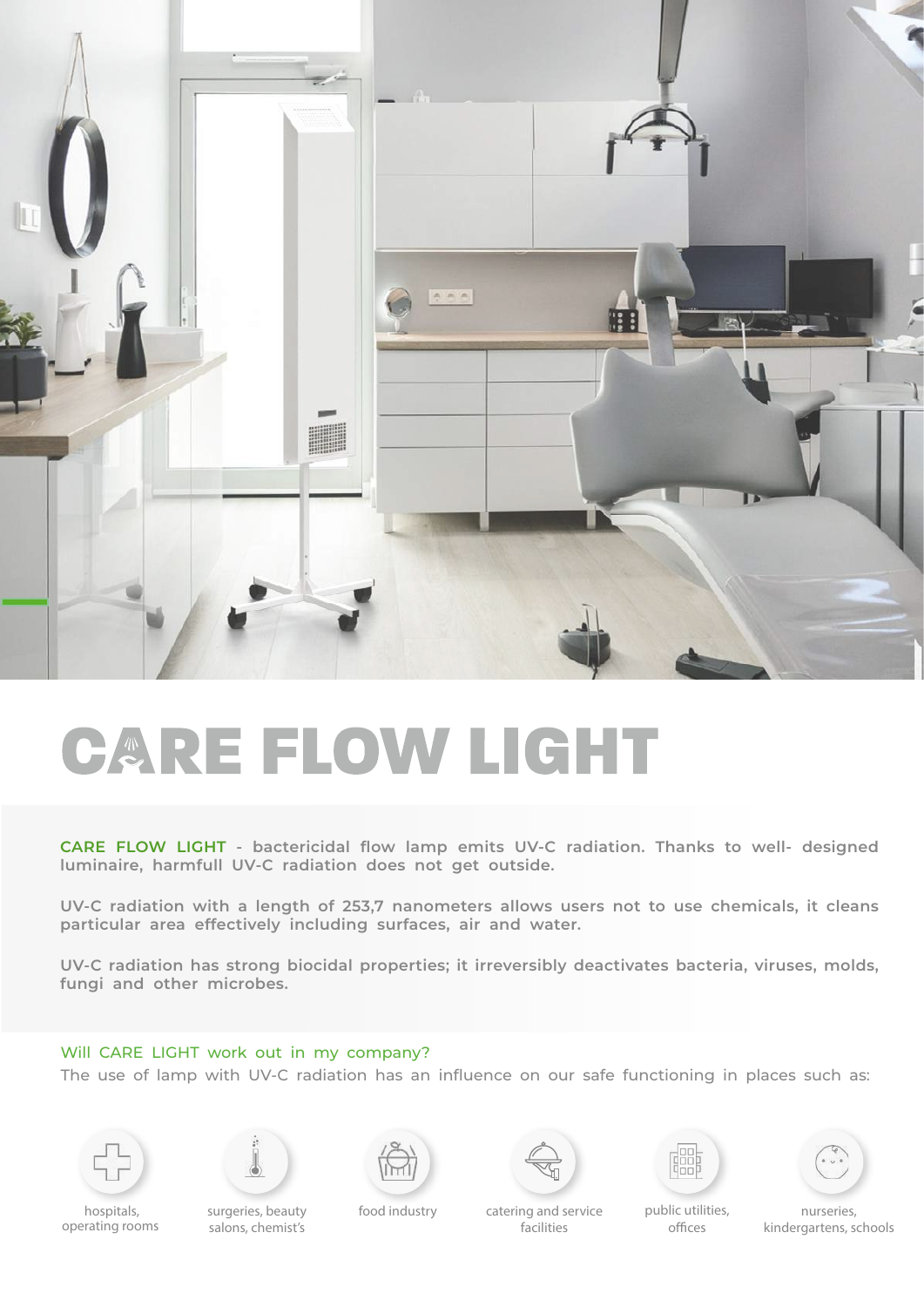

### **Advantages:**

|                | safe desinfection without the need to leave the room                                    |
|----------------|-----------------------------------------------------------------------------------------|
|                | it guarantees permanent, high degree of desinfection                                    |
| $\vert \leq$   | the effectiveness of light source confirmed by microbological laboratory tests          |
| $\left($ –     | a long service life- 8000h-9000h                                                        |
| $\mathbb{Z}^n$ | universal handle for ceiling and wall version with the possibility to change rake angle |
|                | user- friendly mobile version, on a tripod                                              |

\*Leaving a room is not required after turning the lamp on. A special lamp construction provides safety for people who are in desinfected rooms.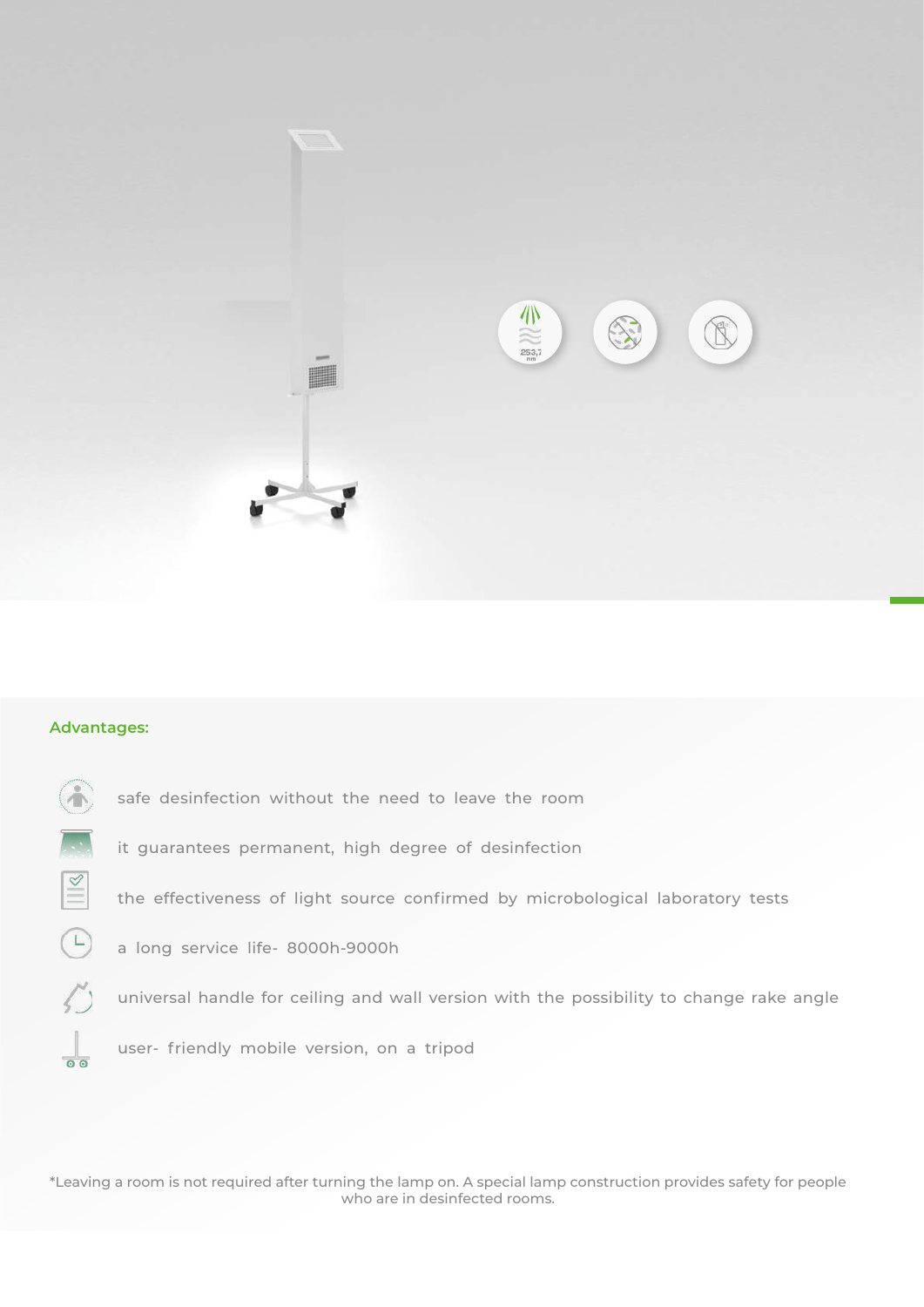### **CARE FLOW LIGHT** suspended/wall-mounted



| Care Flow Light | metal housing, powder coated<br>(white colour as standard) |
|-----------------|------------------------------------------------------------|
|                 | light source: linear fluorescent lamps                     |
|                 | handles in light sources: G13                              |
|                 | power: 2 x 30W                                             |
|                 | voltage: 230V                                              |
|                 | service life: 9000h                                        |
|                 | type of mounting: suspended, wall- mounted, tripod         |
|                 | capability of fan: 80 m <sup>3</sup> /h                    |
|                 | desinfected cubature: 25-50m <sup>3</sup> /h               |
|                 | operating distance: 10-20m <sup>2</sup>                    |
|                 | International Protection Rating: IP20                      |
|                 | ertification mark CE                                       |
|                 | <b>IEC Protection Classes: class I</b>                     |

dimensions: (AxBxhxH) 1287x208x111x211mm



## **CARE FLOW LIGHT tripod**

|  | Care Flow Light | metal housing, powder coated<br>(white colour as standard) |
|--|-----------------|------------------------------------------------------------|
|  |                 | light source: linear fluorescent lamps                     |
|  |                 | handles in light sources: G13                              |
|  |                 | power: 2 x 30W                                             |
|  |                 | voltage: 230V                                              |
|  |                 | service life: 9000h                                        |
|  |                 | type of mounting: suspended, wall- mounted, tripod         |
|  |                 | capability of fan: 80 m <sup>3</sup> /h                    |
|  |                 | desinfected cubature: 25-50m <sup>3</sup> /h               |
|  |                 | operating distance: 10-20m <sup>2</sup>                    |
|  |                 | International Protection Rating: IP20                      |
|  |                 | ertification mark CE                                       |
|  |                 | <b>IEC Protection Classes: class I</b>                     |
|  |                 |                                                            |

dimensions: (AxBxhxH) 1287x208x111x211mm